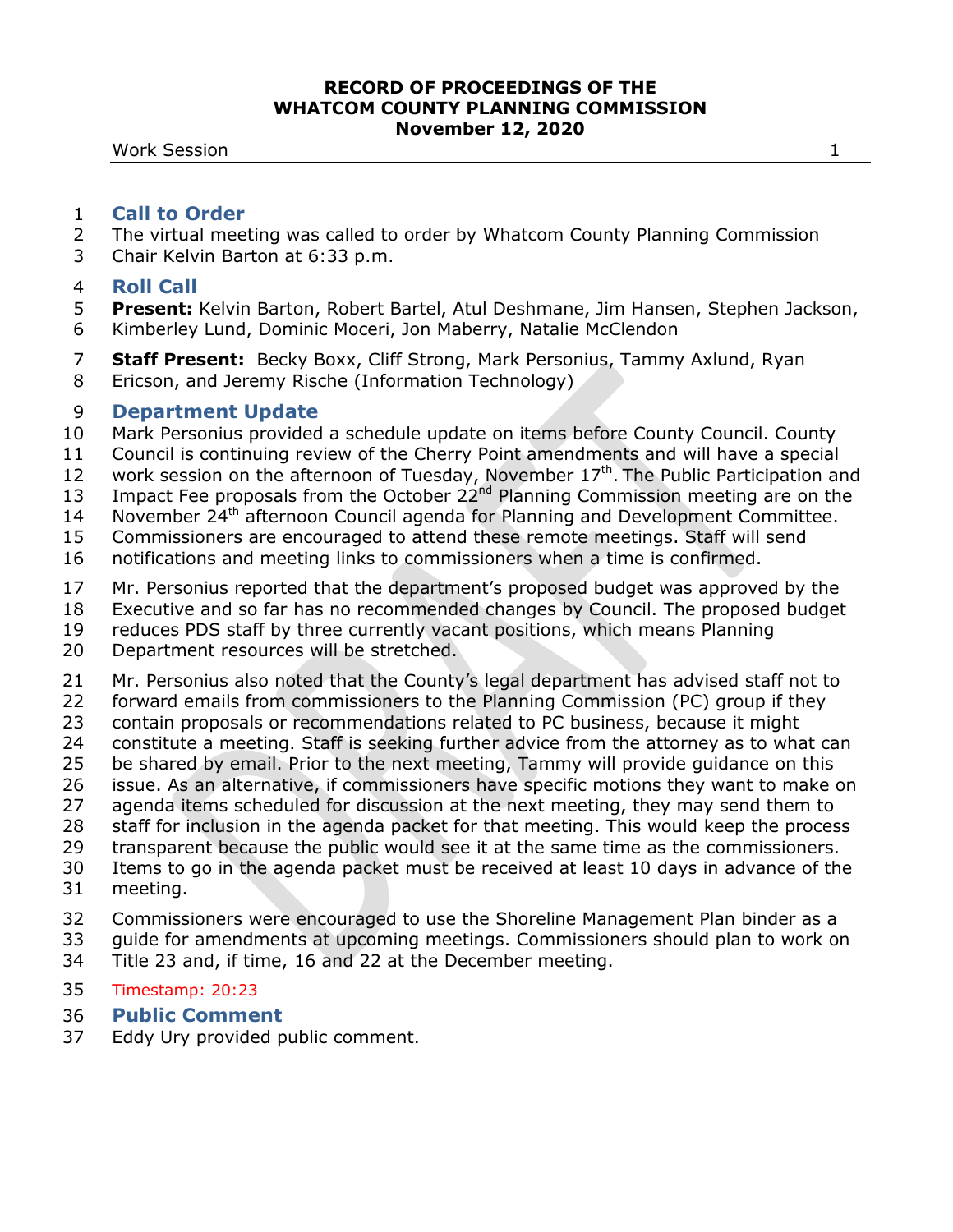Work Session 2

# **Commissioner Comments**

- Timestamp: 18:35
- Commissioner McClendon requested that before the Commission adjourns a meeting,
- they should vote to do so. She suggested commissioners discuss whether to add an
- extra meeting in December.
- Timestamp: 24:07
- Commissioner Lund said she would be interested in hearing from staff as to when they
- anticipate the bulk of past meeting minutes will be available for PC review. She also
- stated for public record that Jeff Chalfant deserves a special distinction for the helpful
- role he played as part of the stakeholder group and in being a bridge builder for the PC
- 11 as they finalized their recommendations for Council's consideration of the Cherry Point
- amendments.
- Commissioner Hansen reported that between meetings he had communication related
- to PC business with Eddy Ury and Eleanor Hines of RE Sources, Austin Rose and the
- Marine Resource Committee, County Executive Satpal Sidhu, State Representative
- Sharon Shewmake, and Health Officer Frank James.

## Timestamp: 27:01

- **Approval of Minutes of October 22, 2020 and October 24, 2019**
- *Commissioner McClendon moved to approve the meeting minutes from October 22,*
- *2020, subject to the inclusion of the entire motion on public participation and corrected*
- *spelling of Commissioner Lund's name.*
- **Commissioner Deshmane seconded.**
- **Roll Call Vote: Ayes-Bartel, Barton, Deshmane, Hansen, Jackson, Lund,**
- **Maberry, McClendon, Moceri; (Ayes-9; Nays-0; Abstain-0). The motion carried.**
- Timestamp: 31:29
- Commissioner Moceri requested adding roll call vote information to show which way
- commissioners voted. At the time of the October 2019 meeting, roll call votes were
- only taken when required, so this information was not recorded and is not available.
- When roll call vote information is available, staff will include it in future minutes.
- *Commissioner Deshmane moved to adopt the meeting minutes from October 24,*
- *2019, subject to the corrected spelling of Commissioner Lund's name.*
- **Commissioner Lund seconded.**
- **Roll Call Vote: Ayes-Bartel, Barton, Deshmane, Hansen, Jackson, Lund,**
- **McClendon, Maberry; Abstain- Moceri; (Ayes-8; Nays-0; Abstain-1). The motion carried.**
- **Shoreline Management Plan Update**
- Commissioner Hansen asked when the "No Net Loss" memo would be available for PC
- review. Planning and Development (PDS) Senior Planner, Cliff Strong, indicated that
- the consultant has started on it and it will likely be ready in December. He ensured
- that the PC would receive it prior to taking any final action on the project.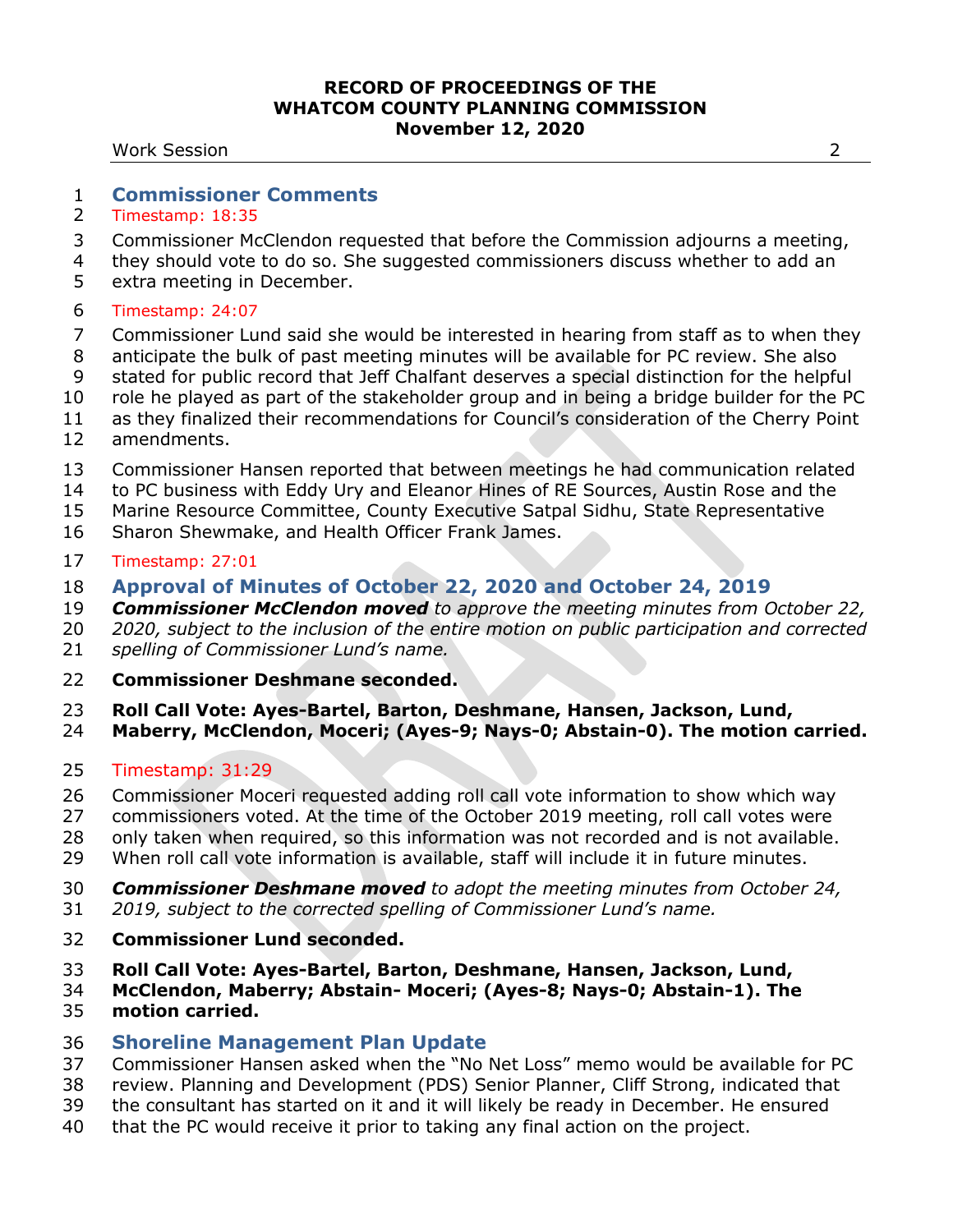#### Work Session 3

- Mr. Strong walked the group through a PowerPoint presentation containing proposed
- amendments to Chapters 10, 11, and 8 of the Shoreline Management Plan (SMP). He
- and PDS Natural Resource Supervisor, Ryan Ericson, answered questions. Staff will
- consider any decisions made prior to the PC's final recommendation as tentative, made
- to get everyone going in the same direction, and subject to change until their final
- decision after holding public hearing.
- Timestamp: 1:33:57
- *Commissioner Hanson moved to approve Chapter 10 for the purpose of moving it to*
- *public hearing.*
- **Commissioner Deshmane seconded.**
- **Roll Call Vote: Ayes-Bartel, Barton, Deshmane, Hansen, Jackson, Lund,**
- **Maberry, McClendon, Moceri; (Ayes 9; Nays-0; Abstain-0). The motion carried.**
- Timestamp: 1:45:07
- *Commissioner Moceri moved to change policy 11T-1 to read "After that date, all*
- *new single family residences and their appurtenant structures should be built in a*
- *manner not to need protective structures."*

# **Commissioner Maberry seconded.**

- Staff answered questions and provided an overview of the applicable RCWs.
- Commissioner Hanson recommended staff rework policy 11T-1 to make more sense,
- yet remain consistent with the RCWs. Staff agreed.
- **Moceri withdrew the motion. Maberry agreed.**
- Timestamp: 2:23:13
- *Commissioner Hanson moved to insert "including flood control property acquisition"*
- *after the word "measures" in policy 11GG-3.*
- **Commissioner McClendon seconded.**
- Commissioners had several concerns about adding the clause and held discussion on the issue.
- Timestamp: 2:37:48

# **Roll Call Vote: Ayes- Hansen, McClendon; Nays - Bartel, Barton, Deshmane,**

- **Jackson, Lund, Maberry; (Ayes-2; Nays-7; Abstain-0). The motion failed.**
- Regarding Policy 11TT-1, Mr. Strong suggested that subsections (a) and (b) be moved
- to the Cherry Point Management Area (CPMA) section of the Shoreline Environment
- Designations section, as they have to do with the designation's purpose, and all other
- designations' purpose statements are located there. The Commission agreed.
- He then explained that staff suggests deleting subsection (e) of that policy, as it
- basically says that any development in the CPMA only has to comply with the policies
- in this section of Chapter 11 and the regulations of WCC 23.40.125, and specifically
- says such development doesn't have to comply with any other policies or regulations.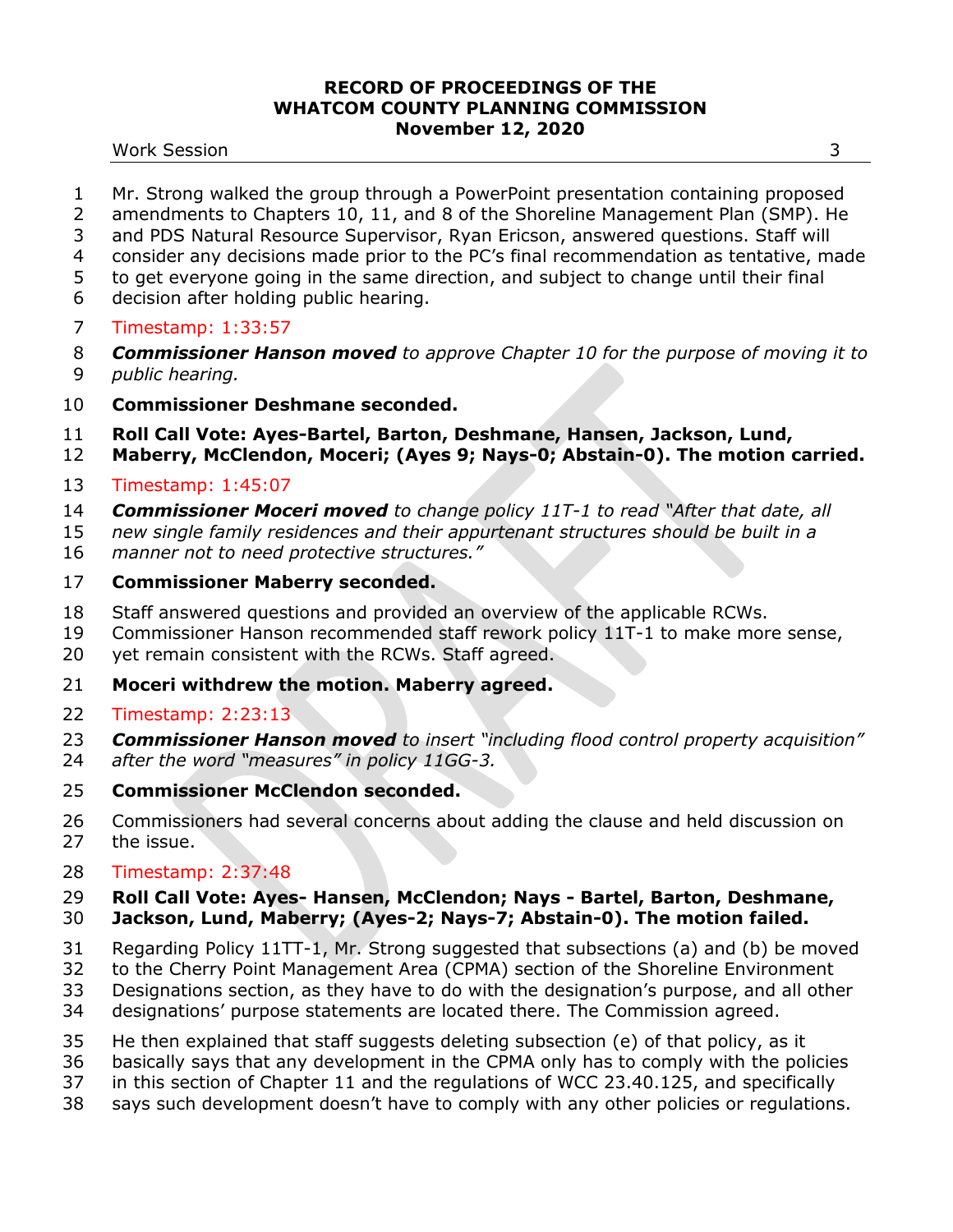#### Work Session 4

- But there are many other policies and regulations that should apply, such as ecological protection, cultural resources, vegetation management, moorage facilities, etc.
- Commissioner McClendon pointed out that the numbering system of this section is off,
- and staff said they will fix it.
- Timestamp: 3:01:00
- *Commissioner Deshmane moved to strike subsection "e" of policy 11TT-1 (line 3*
- *through 23 on page 11-40).*
- **Commissioner Lund seconded.**
- **Roll Call Vote: Ayes- Bartel, Barton, Deshmane, Hansen, Jackson, Lund,**
- **McClendon, Moceri; Abstain-Maberry; (Ayes-8; Nays-0; Abstain-1). The**
- **motion carried.**
- Timestamp: 3:02:03
- Commissioner Hanson explained his written proposal recommending a change in
- language for 11PP-12, to have stabilization measures only include things that can be
- done and some adaptive management, but not things that have to be done over and
- over for years, such as beach nourishment*.*
- Staff explained State law on the item. Commissioners noted that the term is used in other places in the document.
- Timestamp 3:06:54
- *Commissioner Hanson moved to have the term "beach nourishment" struck and*
- *replaced by "beach enhancement" under policy 11PP-12.*
- **Commissioner Deshmane seconded.**
- Commissioner McClendon noted that it needed to be replaced in Item B as well.
- Commissioners reached consensus to change it throughout the document.
- **Roll Call Vote: Ayes-Bartel, Barton, Deshmane, Hansen, Jackson, Lund,**
- **Maberry, McClendon, Moceri; (Ayes-9; Nays-0; Abstain-0). The motion carried.**
- Commissioner Lund recommended adding "sustainable" after "flexible" and Commissioners showed consensus.
- Timestamp: 3:19:39
- Mr. Strong shared recommended amendments from a joint letter sent from RE
- Sources, Futurewise, and the Washington Environmental Council. He noted that staff is
- fine with the proposed changes to Policy 11AA-5 but recommended using "should"
- rather than "shall" in the proposed language.
- Timestamp: 3:23:02
- *Commissioner Deshmane moved to accept the language proposed by RE Sources*
- *with the changing of "shall" to "should" in 11AA-5.*
- **Commissioner McClendon seconded.**